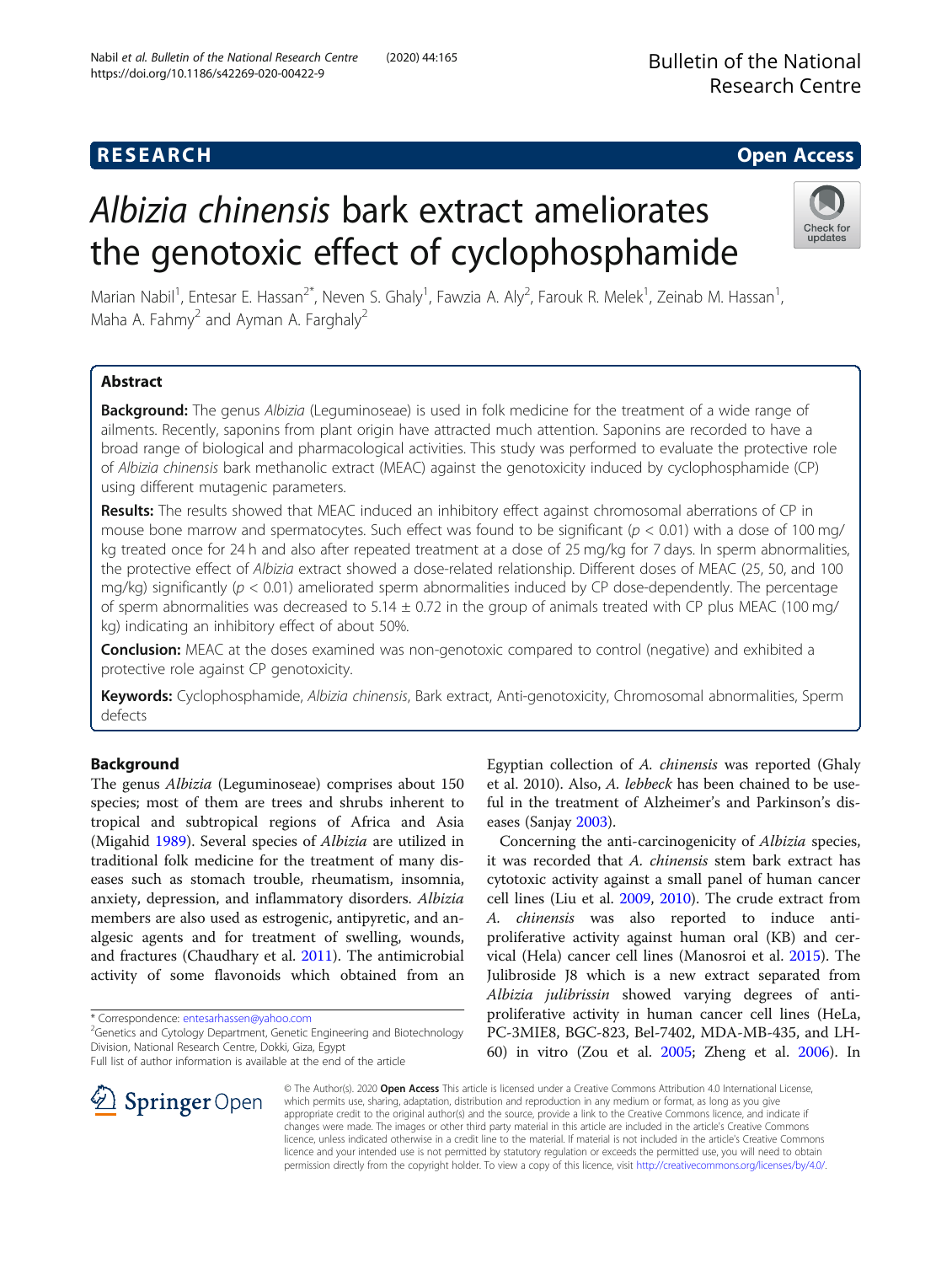addition, Albizia lebbeck methanolic extract increases the inhibitory effect towards MCF-7 in vitro. Such an effect was dose-dependent (Aditya et al. [2014](#page-6-0)). Also, Jang-wan et al. [\(2010\)](#page-6-0) demonstrated that A. lebbeck possess a potent cytotoxic effect against human squamous cell carcinoma HSC-3 and HSC-2 at  $IC_{50}$  (3.1  $\mu$ g/mL and 4.2 μg/mL), respectively.

Cyclophosphamide is an effective anti-cancer drug widely used in the treatment of many types of cancers, e.g., acute and chronic leukemia, lymphomas, multiple myeloma, breast cancer, ovarian cancer, neuroblastoma, and sarcoma (Zaki et al. [2003\)](#page-7-0). It is also used in immunosuppression disorders (Fahmy et al. [2015\)](#page-6-0). In spite of its wide range of medical benefits, it can induce many destructive effects on patients under its treatment (Khan et al. [2014](#page-6-0)). Cyclophosphamide (CP) has the ability to induce genetic alterations (Ahmadi et al. [2008;](#page-6-0) Leal et al. [2012](#page-6-0)). It was used in the current study as a positive genotoxic agent. It was utilized for the evaluation of antimutagenic/anti-genotoxic efficacy of natural compounds and other chemicals (Sharma and Agrawal [2015](#page-7-0); Mohamed and Aly [2018;](#page-7-0) Fahmy et al. [2019\)](#page-6-0). So, the present work was designed to assess the protective role of the methanol extract of Albizia chinensis (MEAC) against the genotoxicity induced by CP.

# Methods

# Experimental animals

Mature male white Swiss mice (Mus Musculus), aged 9– 12 weeks, were used in all experiments. The animals were obtained from a closed random-bred colony at the National Research Centre (Egypt). The mice used for each experiment were selected from mice of similar age  $(\pm 1$  week) and weighing 20–25 g  $(\pm 2)$ . Animals were housed in polycarbonate boxes with steel wire tops and bedded with wood shavings. Ambient temperature was controlled at 22  $\pm$  3 °C with a relative humidity of 50  $\pm$ 15% and a 12-h light/dark photoperiod. Food and water were provided ad libitum.

# Chemicals

Cyclophosphamide (CP) was purchased from Sigma-Aldrich (St. Louis, MO, USA). All other chemicals used in extraction were purchased from ADWIC (Cairo, Egypt).

# Plant material

The bark of A. chinensis was collected from the zoological garden in Giza, Egypt, in June 2017. Plant identification was confirmed by Mrs. T. Labib, head specialist for plant identification in El-Orman public garden. The herbarium voucher specimen (No. 125) was deposited in the Herbarium of NRC (CAIRC).

# Plant extract

The bark of A. chinensis (1.5 kg) was air-dried and powdered then defatted by soaking in n-hexane three times using 5-L solvent for each time. After drying, the plant material was extracted at room temperature with methanol until exhaustion. The combined methanolic extract was evaporated under vacuum to give a brown residue (350 g) which was kept in the refrigerator until use.

# Treatment and experimental design Chromosomal abnormalities in the bone marrow and

# mouse spermatocytes

A total of 45 mice were used. Mice were divided into nine groups of five animals each. The different groups were treated as follows: group I (negative control), group II (positive control, in which animals were i.p. injected with a single dose of CP at 20 mg/kg), groups III and IV (mice were treated with a single oral treatment of MEAC (100 mg/kg) and repeated doses for 7 days at 25 mg/kg (control plant)), groups V–VII (mice received a single dose of MEAC at 25, 50, and 100 mg/kg (orally) +  $CP$ (i.p)), groups VIII and IX (mice received oral treatment with MEAC at  $25 \text{ mg/kg}$  (3 and 7 successive days) + CP (single at the last day of treatment)). Animals were sacrificed 24 h after the last treatment. For the preparation of somatic and germ cell chromosomes, animals from the different groups were i.p. injected with colchicine (10 mg/kg) 2–3 h before sacrifice.

# Sperm shape abnormalities

Six groups were taken (5 each—a total of 30 animals): group I (negative control), group II (positive control), group III (mice were treated with MEAC (100 mg/kg)), and groups IV–VI (mice received MEAC at 25, 50, and  $100 \text{ mg/kg}$  (orally) + CP (i.p)). All groups were treated for 3 consecutive days, and samples were taken 35 days after the 1st treatment.

# Cytological preparations

# Chromosomal aberration

Chromosomal preparation from the bone marrow was made according to the technique developed by Doherty et al. (2012). In brief, mouse bone marrow cells were collected from both femurs, and cells were incubated in hypotonic solution (KCL 0.075 M) for 20 min at 37 °C and then centrifuged. The cell pellets were resuspended in a fixative (methanol/glacial acetic acid). This step was repeated; then, resuspended cells in fixative were spread onto frozen slides, air-dried, stained with 10% Giemsa for 40 min, washed, and air-dried again. A hundred of well-spread metaphases were analyzed per animal for structural and numerical aberrations.

For chromosomal preparations from mouse spermatocytes, the method of Hassan et al. [\(2006\)](#page-6-0) was followed.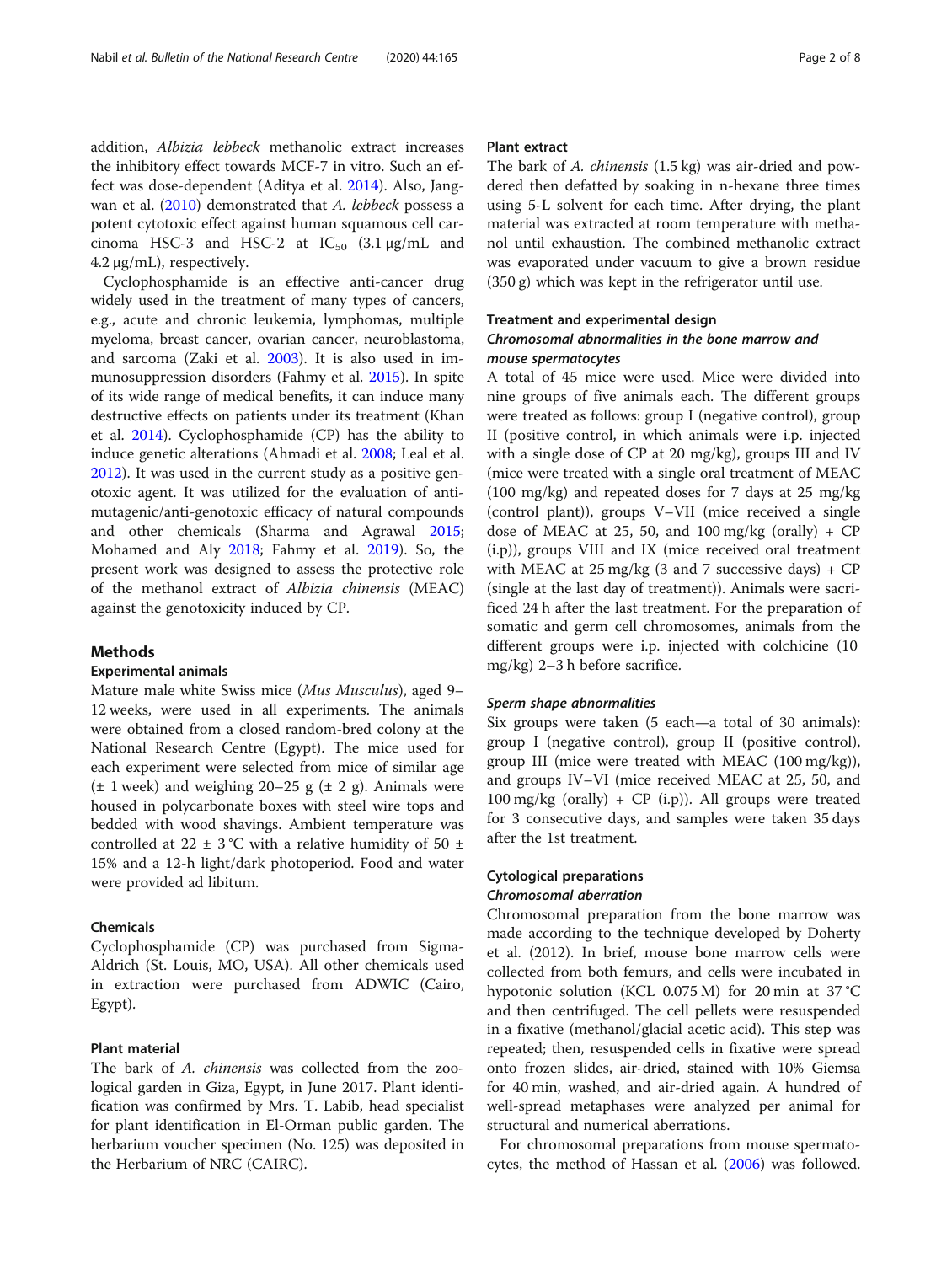Every 100 well-spread metaphases were analyzed per mouse describing the different kinds of abnormalities. Scoring was performed under a  $\times$  2500 magnification light microscope (Litz, Germany).

# Sperm shape abnormalities

Sperm were prepared according to the recommended method described by Fahmy et al. [\(2015](#page-6-0)). The epididymides excised and minced in isotonic sodium citrate solution (2.2%) dispersed and filtered to exclude large tissue fragments. Smears were stained with 1% eosin Y. A group of five mice was taken for each treatment, and a total of 1000 sperm were counted per animal; scoring different types of sperm abnormalities, head and tail abnormalities were recorded under a × 1000 magnification light microscope.

# Statistical analysis

Data were computerized and analyzed using the Statistical Package of Social Sciences (SPSS Inc., version 20, Armonk, New York, IBM Corp.). One-way analysis of variance (ANOVA) followed by Duncan's multiple comparison test was used to determine the difference among the means. The level of statistical significance was set at  $p < 0.01$ .

Evaluation of the effect of MEAC to inhibit DNA damage induced in the CP group was carried out according to Madrigal-Bujaidar et al.'s [\(1998\)](#page-7-0) equation as follows:

Inhibitory index  $(II) = [1 - (combined groups - con$ trol)/(CP – control)]  $\times$  100.

# Results

Our results showed that a single dose of 100 mg/kg MEAC which represents the highest tested dose and the

repeated doses for 7 days with 25 mg/kg were safe on somatic and germ cell chromosomes, and their effect was statistically non-significant compared to the control negative (Tables 1 and [2](#page-3-0)). A detailed study on the ameliorative effect of different doses of MEAC (25, 50, and 100 mg/kg) after a single treatment against chromosomal abnormalities of cyclophosphamide was recorded. The effect of repeated treatment with a dose of 25 mg/kg for 3 and 7 days was also determined. The results showed that MEAC induced an inhibitory effect against chromosomal aberrations of CP in mouse bone marrow and spermatocytes. Such effect was found to be significant  $(p)$ < 0.01) with a dose of 100 mg/kg treated once for 24 h and also after repeated treatment at a dose of 25 mg/kg for 7 days. The percentage of chromosomal aberrations reached  $14.00 \pm 0.55$  and  $13.00 \pm 0.65$  in the bone marrow after excluding gaps compared with  $19.20 \pm 0.60$  for CP alone. The percentage of aberrations reached  $12.40 \pm$ 0.58 and  $11.60 \pm 0.50$  in mouse spermatocytes compared with  $17.00 \pm 0.54$  for CP. Such effect represents an inhibition in the percentage of chromosome abnormalities by 33% and 39%. A dose and time relationship was described (Figs. [1](#page-3-0) and [2\)](#page-4-0).

Concerning sperm abnormalities, the results showed that MEAC was safe at the highest tested dose, and its effect was nearly close to the negative control, where the percentage of morphological sperm abnormalities reached 2.26  $\pm$  0.50 and 2.34  $\pm$  0.48. CP induced a highly significant percentage of sperm abnormalities compared to the control and plant. Such percentage reached  $10.72 \pm 0.56$  which represents about 5-fold increases vs control value. The results also demonstrated that different doses of MEAC (25, 50, and 100 mg/kg)

Table 1 Frequency of chromosomal abnormalities in mouse bone marrow induced after treatment with CP and MEAC

| <b>Treatments and doses</b><br>(mq/kg) | Total abnormal metaphases |                               |                               | No. of different types of abnormal metaphases |               |                |                |              |                | Inhibitory         |
|----------------------------------------|---------------------------|-------------------------------|-------------------------------|-----------------------------------------------|---------------|----------------|----------------|--------------|----------------|--------------------|
|                                        | No.                       | Mean(%) $\pm$ SE              |                               | G.                                            | Frag.         | Del.           | C.F.           | M.A.         | Polyp.         | index<br>excluding |
|                                        |                           | Including gaps                | <b>Excluding gaps</b>         |                                               | and/or<br>Br. |                |                |              |                | gaps               |
| I. Control                             | 23                        | $4.60 \pm 0.58$               | $2.60 \pm 0.48$ <sup>a</sup>  | 10                                            | 9             | 4              | 0              | $\mathbf{0}$ | $\mathbf{0}$   |                    |
| ILCP(20)                               | 119                       | $23.80 \pm 0.52$ <sup>a</sup> | $19.20 \pm 0.60^{\circ}$      | 23                                            | 43            | 10             | 6              | 32           | 5              |                    |
| III. MEAC (100)                        | 23                        | $4.60 \pm 0.50$               | $2.40 \pm 0.62$ <sup>a</sup>  | 11                                            | 8             | $\overline{4}$ | 0              | $\mathbf{0}$ | $\mathbf{0}$   | $-$                |
| IV. MEAC (25 $\times$ 7 days)          | 25                        | $5.00 \pm 0.58$               | $3.00 \pm 0.52$ <sup>a</sup>  | 10                                            | 12            | 3              | 0              | $\mathbf 0$  | $\mathbf 0$    |                    |
| Single dose                            |                           |                               |                               |                                               |               |                |                |              |                |                    |
| V. MEAC $(25) + CP$                    | 113                       | $22.60 \pm 0.54$ <sup>a</sup> | $18.20 \pm 0.50$ <sup>d</sup> | 22                                            | 52            | 9              | $\overline{4}$ | 21           | 5              | 7                  |
| VI. MEAC $(50) + CP$                   | 107                       | $21.40 \pm 0.70$ <sup>a</sup> | $16.80 \pm 0.65$ <sup>d</sup> | 23                                            | 50            | 6              | 3              | 23           | $\overline{2}$ | 15                 |
| VII. MEAC $(100) + CP$                 | 91                        | $18.20 \pm 0.65^{ab}$         | $14.00 \pm 0.55^{\rm bc}$     | 21                                            | 45            | 7              |                | 15           | $\overline{2}$ | 32                 |
| Repeated dose                          |                           |                               |                               |                                               |               |                |                |              |                |                    |
| VIII. MEAC (25 $\times$ 3 days) + CP   | 105                       | $21.00 \pm 0.58$ <sup>a</sup> | $16.60 \pm 0.70$ <sup>d</sup> | 22                                            | 49            | 9              | 2              | 20           | 3              | 16                 |
| IX. MEAC (25 $\times$ 7 days) + CP     | 85                        | $17.00 \pm 0.56^{ab}$         | $13.00 \pm 0.65^{bc}$         | 20                                            | 42            | 5              |                | 16           |                | 38                 |

Total number of examined metaphases 500 (100 metaphases/animal, 5 animals/group)

The values having different superscript letters in each column are significantly different from one another as calculated by ANOVA G. gap, Frag. fragment, Br. breaks, Del. deletions, C.F. centric fusions, M.A. multiple aberrations, Polyp polyploidy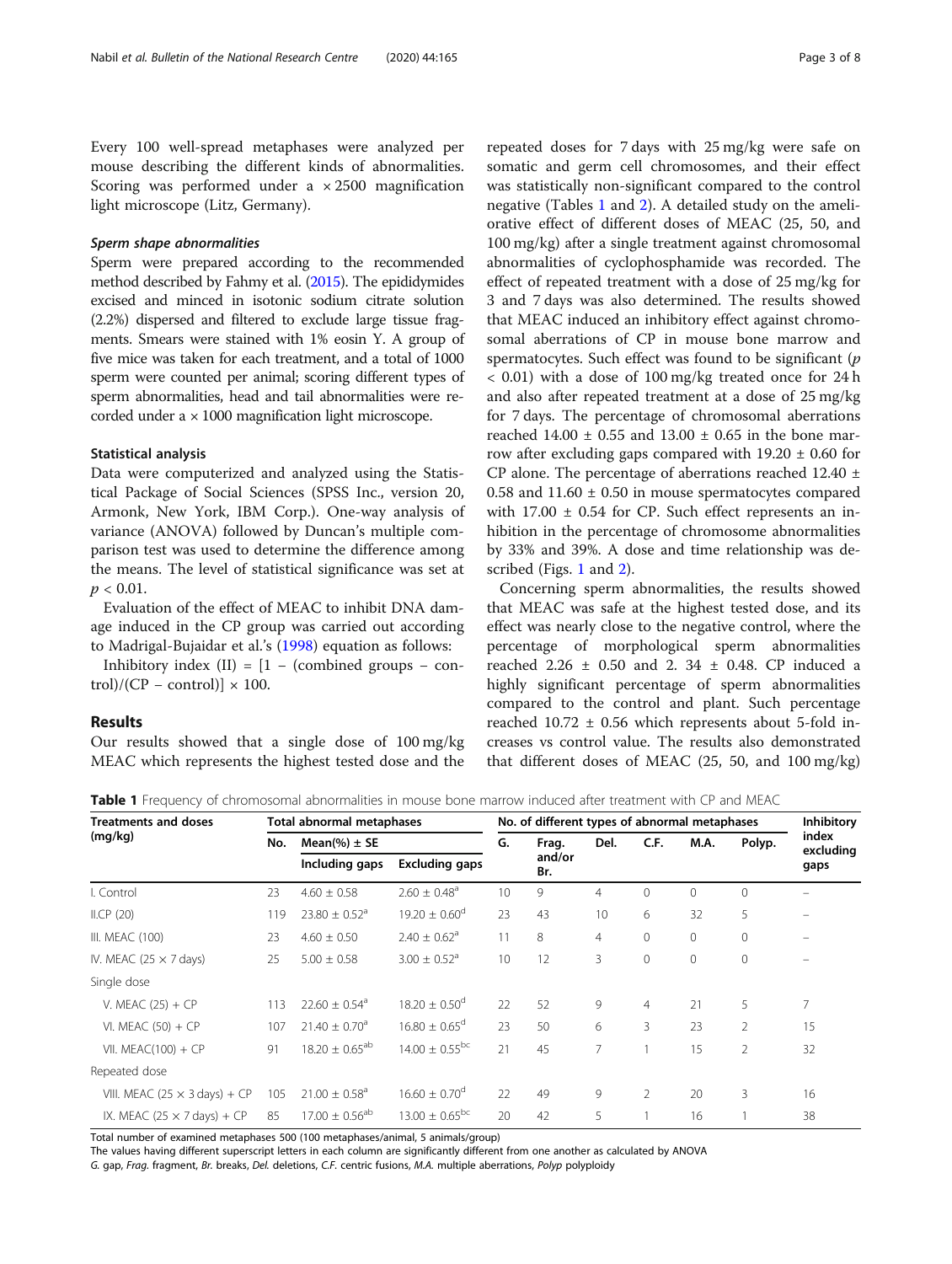<span id="page-3-0"></span>Table 2 Frequency of chromosomal abnormalities in mouse spermatocyte induced after treatment with CP and MEAC

| <b>Treatment and doses</b><br>(mg/kg) | Abnormal metaphases |                                | No. of different types of abnormal metaphases | <b>Inhibitory</b> |                   |              |                |       |
|---------------------------------------|---------------------|--------------------------------|-----------------------------------------------|-------------------|-------------------|--------------|----------------|-------|
|                                       | No.                 | Mean $(\% ) \pm SE$            | XY-uni.                                       | Auto.uni.         | XY-uni.+Auto.uni. | Frag.        | Chain (IV)     | index |
| I. Control                            | 15                  | $3.00 \pm 0.48$                | 9                                             | 6                 | 0                 | $\mathbf{0}$ | $\mathbf{0}$   |       |
| II. $CP(20)$                          | 85                  | $17.00 \pm 0.54$ <sup>a</sup>  | 50                                            | 28                | 3                 |              | 3              |       |
| III. MEAC (100)                       | 18                  | $3.60 \pm 0.50$                | 14                                            | $\overline{4}$    | 0                 | $\Omega$     | $\overline{0}$ |       |
| IV. MEAC (25 $\times$ 7 days)         | 22                  | $4.40 \pm 0.44$                | 15                                            | 7                 | 0                 | 0            | $\overline{0}$ |       |
| Single dose                           |                     |                                |                                               |                   |                   |              |                |       |
| V. MEAC $(25) + CP$                   | 78                  | $15.60 \pm 0.60^a$             | 54                                            | 21                | $\overline{2}$    | $\Omega$     |                | 10    |
| VI. MEAC $(50) + CP$                  | 74                  | $14.80 \pm 0.50$ <sup>a</sup>  | 55                                            | 15                |                   |              | $\mathfrak{D}$ | 16    |
| VII. MEAC $(100) + CP$                | 62                  | $12.40 \pm 0.58$ <sup>ab</sup> | 50                                            | 10                |                   |              | $\mathbf{0}$   | 33    |
| Repeated dose                         |                     |                                |                                               |                   |                   |              |                |       |
| VIII. MEAC (25 $\times$ 3 days) + CP  | 73                  | $14.60 \pm 0.64^{\circ}$       | 50                                            | 20                | $\overline{2}$    | $\mathbf{0}$ |                | 18    |
| IX. MEAC (25 $\times$ 7 days) + CP    | 58                  | $11.60 \pm 0.50$ <sup>ab</sup> | 45                                            | 10                | 2                 |              | $\circ$        | 39    |

Total number of examined metaphases 500 (100 metaphases/animal, 5 animals/group)

The values having different superscript letters in each column are significantly different from one another as calculated by ANOVA.

XY-uni XY-univalent, Auto.uni. autosomal univalent, XY-uni.+Auto.uni. XY-univalent + autosomal univalent, Frag. fragment

significantly ( $p < 0.01$ ) ameliorated sperm abnormalities induced by CP dose-dependently (Fig. [3](#page-4-0)). The percentage of sperm abnormalities was decreased to  $5.14 \pm 0.72$ in the group of animals treated with CP plus MEAC (100 mg/kg) indicating an inhibitory effect of about 50% (Table [3\)](#page-5-0).

# **Discussion**

The use of antineoplastic drugs is associated with many adverse side effects. These effects extended from general or organ-specific acute and chronic toxicity to DNA damage and even secondary tumor formation (Liu et al. [2014](#page-7-0)). One of the most attractive approaches to disease prevention involves the use of natural antioxidants (Manosroi et al. [2012\)](#page-7-0). Herein, MEAC was tested for its protective role against DNA damage and mutagenesis induced by CP.

CP is one of the most widely used chemotherapeutic drugs. It is on the World Health Organization's List of Essential Medicines and used for the treatment of

malignant and non-malignant disorders (Hosseinimehr and Karami [2005;](#page-6-0) El-Husseiny et al. [2016\)](#page-6-0). Cyclophosphamide is an alkylating agent that belongs to the nitrogen mustard family of medications. Its bioactivation by hepatic microsomal cytochrome P450 resulted in the formation of the active metabolites "phosphoramide mustard and acrolin." Such metabolites can interfere with the duplication of DNA and the creation of RNA and induce a wide range of adverse side effects including genetic toxicity and reproductive impairments (Comish et al. [2014;](#page-6-0) Ince et al. [2014](#page-6-0); Vredenburg et al. [2014](#page-7-0)). Overproduction of reactive oxygen species and lipid peroxidation was reported to be the major mechanisms in CP toxicity and may affect the activities of the main antioxidant enzymes (Lata et al. [2014\)](#page-6-0).

The results of the present work revealed that CP induced strong chromosome damage in mouse bone marrow and spermatocytes which is statistically significant at  $p < 0.01$ . These results are in agreement with the findings of other authors who reported that CP is a strong

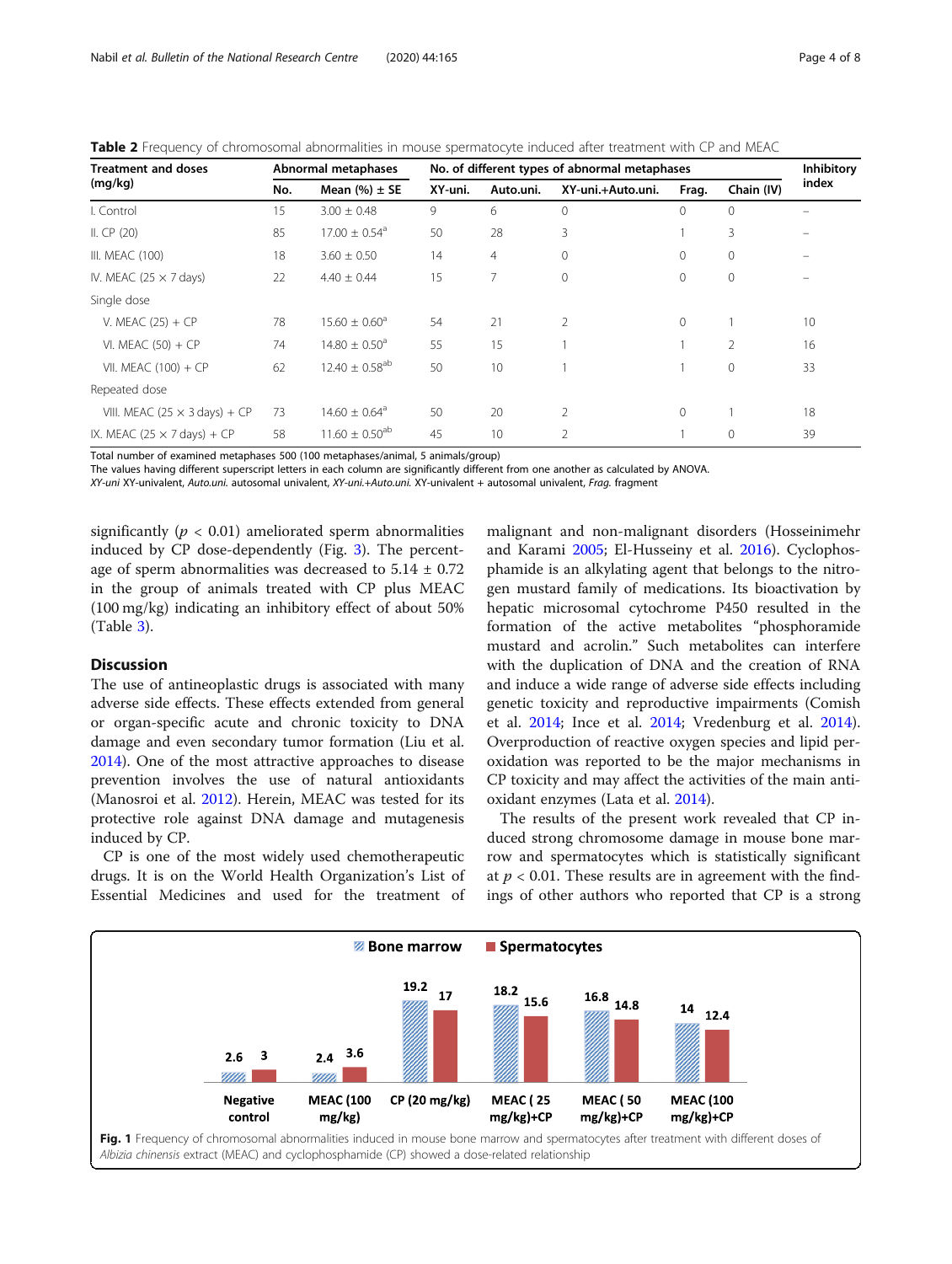<span id="page-4-0"></span>

inducer for chromosome aberrations, micronuclei, sister chromatid exchange, and rearrangements (Jain and Jain [2012](#page-6-0); El-Souda et al. [2014,](#page-6-0) Fahmy et al. [2019](#page-6-0)). It also induced significant percentage of morphological sperm defects. This coincides well with the results of other authors (Tripathi and Jena [2008;](#page-7-0) Jalali et al. [2012](#page-6-0); Fahmy et al. [2015\)](#page-6-0).

The obtained results also showed that MEAC had a normal genotoxic effect as compared with the negative control. Conversely, it displayed a significant inhibitory effect against CP-induced chromosome damage at a dose level of 100 mg/kg treated once for 24 h and with a dose of 25 mg/kg treated for 7 days. The examination of sperm morphology showed that MEAC at the three tested concentrations reduced the CP-induced sperm abnormalities. The percentage of inhibition in sperm abnormalities was recorded as a function of MEAC concentrations.

Phytochemical investigation carried out on plants of the genus Albizia has revealed them as a good source of many active constituents. Triterpenoid saponins (Melek et al. [2007;](#page-7-0) Miyase et al. [2010](#page-7-0)) and flavonoids such as quercetin, kaempferol, and luteolin represent the main components (Ghaly et al. 2010). The triterpenoid

saponin content of MEAC has been previously demonstrated (Liu et al. [2009,](#page-7-0) [2010\)](#page-7-0). Saponins are naturally occurring substances widely distributed in plants and marine animals. In recent years, saponins from plant origin have attracted much attention. Saponins are recorded to have a broad range of biological and pharmacological activities, e.g., antiviral, immunomodulatory, anti-inflammatory, anti-mutagenic, cytotxic, and antitumor activity (Guang et al. [2014](#page-6-0); Li et al. [2015](#page-6-0); Wang et al. [2015](#page-7-0)). The anti-mutagenic activities of MEAC which are observed in the present work may be in part related to the presence of saponins. This opinion was supported by the previous reports of other authors: Scarpato et al. ([1998](#page-7-0)) found that one of the saponins isolated from Bupleurum fruticosum had a dose-dependent inhibition of micronuclei induced by the anti-cancer drug mitomycin C in human lymphocytes. Also, the triterpenoid saponins isolated from involucral bracts of Cynara cardunculus L. showed anti-genotoxic activities against ofloxacin and acridine orange-induced DNA damage of chloroplast in Euglena gracilis (Krizková et al. [2004](#page-6-0)). The albizosides D and E which are triterpene saponins isolated from the stem bark of A. chinensis induced cytotoxic activity against the small panel of

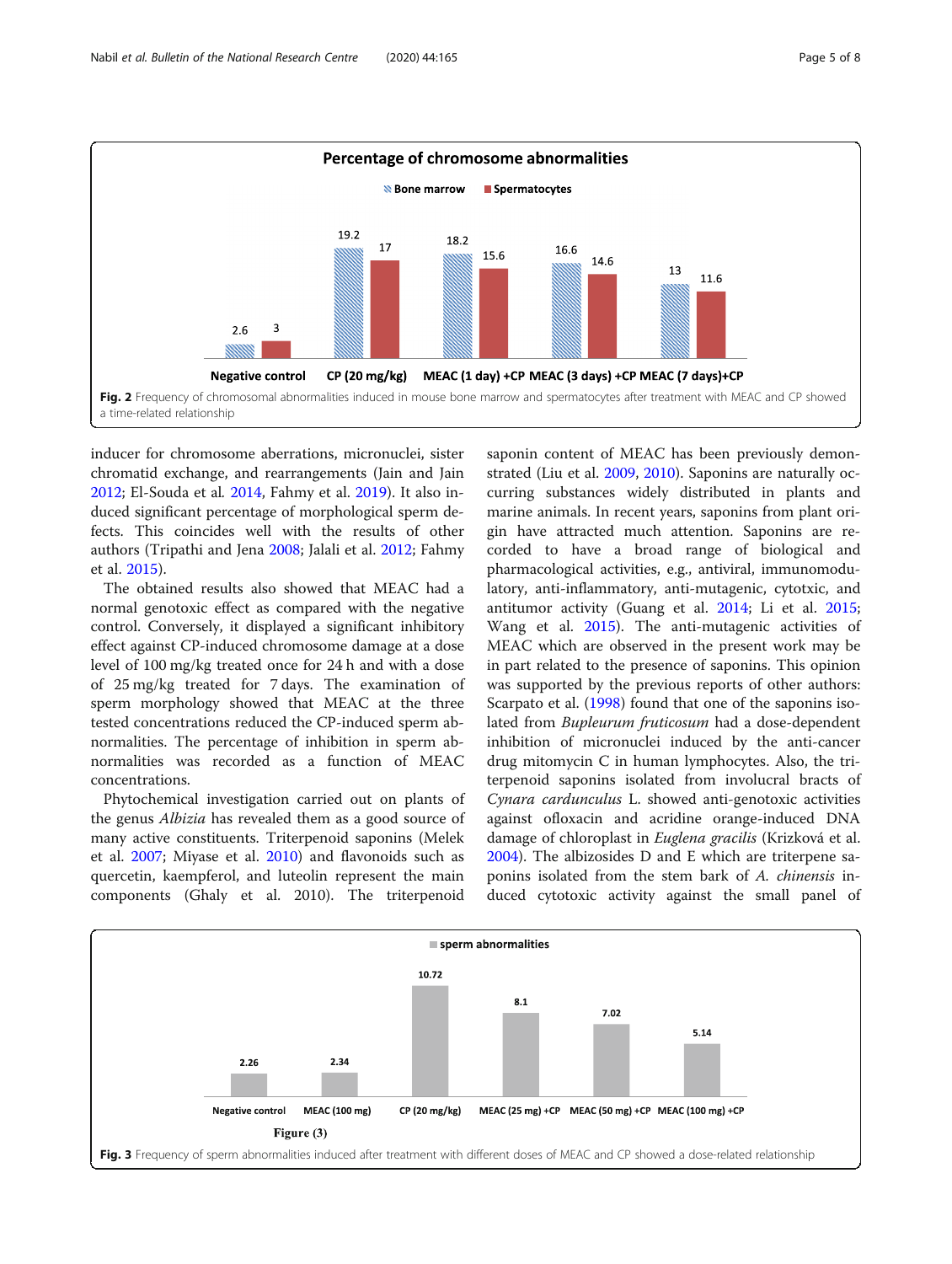<span id="page-5-0"></span>

| <b>Table 3</b> Frequency of sperm abnormalities induced after treatment with CP and MEAC |  |  |  |
|------------------------------------------------------------------------------------------|--|--|--|
|------------------------------------------------------------------------------------------|--|--|--|

| <b>Treatment and</b><br>doses (mg/kg) |                        | Abnormal sperm              | No. of different types of sperm head abnormalities |                           |     |              |            |      | <b>Inhibitory</b>        |
|---------------------------------------|------------------------|-----------------------------|----------------------------------------------------|---------------------------|-----|--------------|------------|------|--------------------------|
|                                       | Mean $% \pm$ SE<br>No. |                             | Triangular                                         | Banana shape<br>Amorphous |     | Without hook | Small head | tail | index                    |
| I. Control                            | 13                     | $2.26 + 0.50$               | 31                                                 | 4                         | 61  | 10           | 0          |      |                          |
| II. $CP(20)$                          | 536                    | $10.72 + 0.56^{\circ}$      | 75                                                 | 56                        | 201 | 146          |            | 53   | $\overline{\phantom{0}}$ |
| III. MEAC (100)                       | 11/                    | $2.34 + 0.48$               | 28                                                 |                           | 65  | 12           | $\Omega$   |      | -                        |
| IV. MEAC $(25) + CP$                  | 405                    | $8.10 + 0.58^{ab}$          | 101                                                | 47                        | 145 | 78           | 3          | 31   | 31                       |
| V. MEAC $(50) + CP$                   | 351                    | $7.02 + 0.44$ <sup>ac</sup> | 85                                                 | 35                        | 151 | 51           |            | 26   | 44                       |
| VI. MEAC $(100) + CP$                 | 257                    | $5.14 + 0.72$ <sup>ac</sup> | 67                                                 | 31                        | 112 | 32           |            | 14   | 66                       |

Total number of examined sperm 5000 (1000 sperm/animal, 5 animals/group)

The values having different superscript letters in each column are significantly different from one another as calculated by ANOVA

human cancer cell lines (Liu et al. [2010\)](#page-7-0). Our results were also supported by the finding of EL-Hosry et al. ([2014](#page-6-0)) who demonstrated that saxifragifolin B which is isolated from Cyclamen presicum and Cyclamen libanoticum prevented cells from mitomycin C genotoxicity, in addition to its safety for inducing micronuclei. It is also 37 and 56 times more active than mitomycin C against lung adenocarcinoma (NC1-H1299) and breast adenocarcinoma (SK-BR-3), respectively. Also, Melek et al. ([2015](#page-7-0)) found that the total saponin fraction derived from Gleditsia caspica Desf had no genotoxic effect in mice. Although, it significantly alleviated chromosomal abnormalities induced by CP in mouse bone marrow and spermatocytes and reduced the viability of the human cancer cell line MCF-7 dose-dependently. In addition, the MEAC wood showed effective anti-proliferative activity against human cervical (Hela) and oral (KB) cancer cell lines (Manosroi et al. [2015\)](#page-7-0). Saponins from ginseng stem-leaf showed strong antioxidant activity against oxidative stress induced by cyclophosphamide in chickens (Yu et al. [2015](#page-7-0)).

Flavonoids are considered one of the main bioactive constituents of A. chinensis (Ghaly et al. 2010). Such compounds possess a wide range of biological activities that have pharmacological and therapeutic interest. The ameliorative effect of MEAC that is demonstrated in the present work against CP genotoxicity may be related to the strong antioxidant properties of flavonoids which are intimately involved in the prevention of cellular damage. Rao ([2002](#page-7-0)) mentioned that flavonoids possessed 4- to 5 folds of antioxidant activity as ascorbic acid. The antioxidant properties of flavonoids, the protection against DNA damage caused by various carcinogenic factors, and their role in genome stability are confirmed by other authors (George et al. [2016](#page-6-0)).

Quercetin, luteolin, and kaempferol are important flavonoids previously identified from A. chinensis (Melek et al. [2015\)](#page-7-0). Quercetin was found to inhibit chronic myeloid leukemia KBM7 cells (Li et al. [2014\)](#page-7-0) and to protect rat erythrocytes against oxidative stress and genotoxicity induced by the synthetic pyrethroid lambda-cyhalothrin

(Abdallah et al. [2012](#page-6-0)). Min and Ebeler ([2009](#page-7-0)) reported that quercetin has a strong antioxidant capacity that protects DNA damage both by reducing the oxidative stress and enhancing the DNA repair mechanism. Luteolin showed potent anti-carcinogenic and anti-mutagenic activities against dietary carcinogens (Seelinger et al. [2008](#page-7-0); Orhan et al. [2013](#page-7-0)). Strong antioxidant, antiinflammatory, and antitumor activities of luteolin were also recorded (Kasala et al. [2016](#page-6-0); Kang et al. [2017;](#page-6-0) Xiong et al. [2017\)](#page-7-0). Also, Kaempferol was reported to exhibit a broad spectrum of beneficial bioactivities, including antioxidant, anti-mutagenic, anti-inflammatory, and chemopreventive potential (Rocha et al. [2016](#page-7-0); Choi et al. [2017](#page-6-0)).

# Conclusion

To the best of our knowledge, these data describe for the first time the anti-mutagenic activity of MEAC. In the present study, CP was genotoxic in somatic and germ cells evidenced by a remarkable increase in chromosomal aberrations in the bone marrow and mouse primary spermatocytes and its induction of sperm morphology deformities. The literature review showed that overproduction of reactive oxygen species and lipid peroxidation was the major mechanism in CP toxicity and DNA damage. The presence of pharmaceutical active ingredients, triterpenoid saponins, and flavonoids, in MEAC play a significant protective role against CP genotoxicity. These natural compounds have very potent antioxidant activities against DNA damage and oxidative stress induced by CP.

#### Abbreviations

MEAC: Albizia chinensis bark methanolic extract; CP: Cyclophosphamide; ANOVA: Analysis of variance

# Acknowledgements

The authors would thank the National Research Centre (NRC, Egypt) for funding this work (10090013).

# Authors' contributions

MN: collection of plant material, extraction of plants under investigation, and fractionation using different solvents. EEH: participation in practical work, revision of the manuscript, discussion, and revision. NSG and FRM: extraction of plants under investigation and fractionation using different solvents. FAA: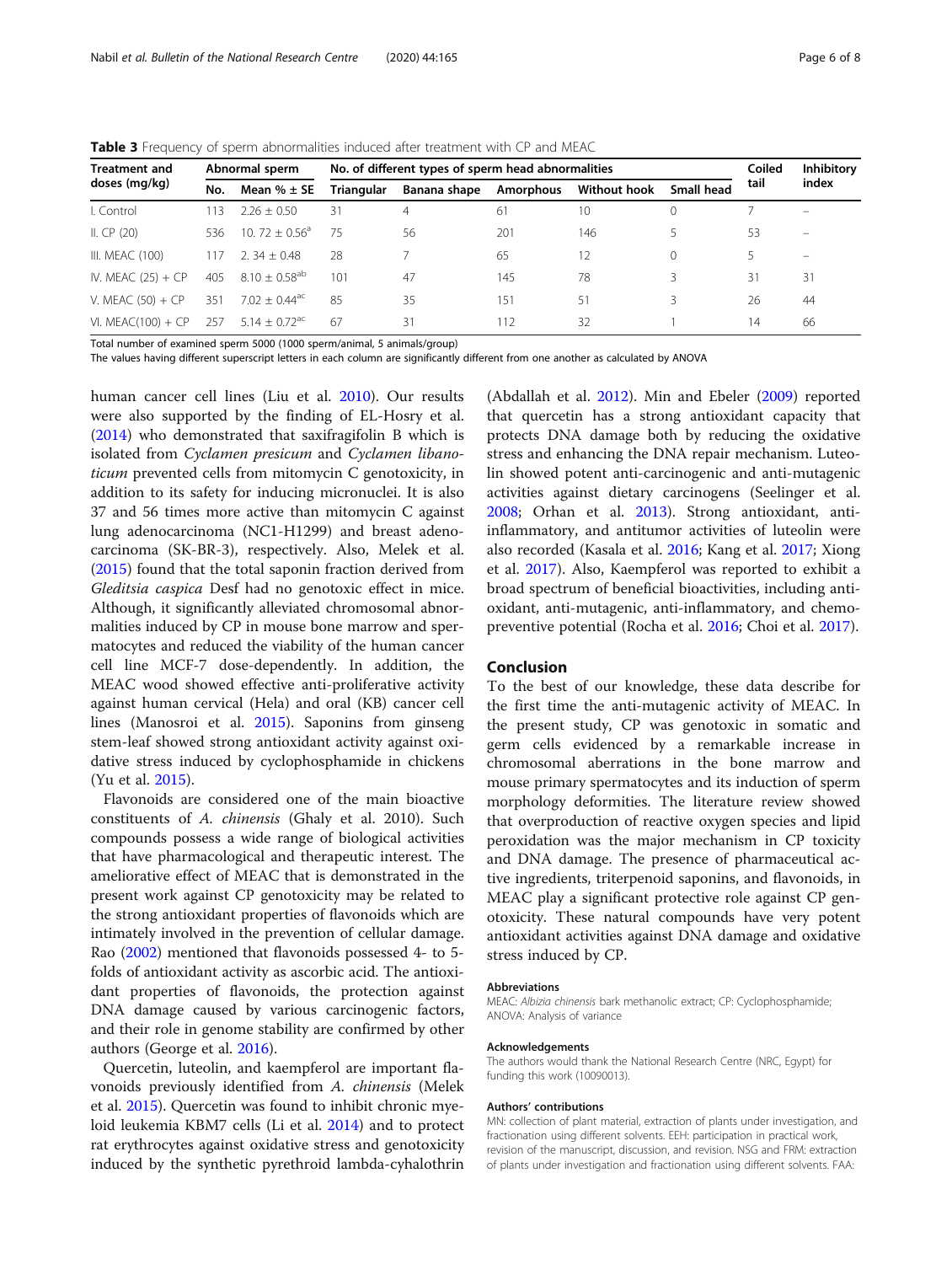<span id="page-6-0"></span>practical work and collection of scientific materials. ZMH practical work, revision of the manuscript, and statistical evaluation. MAF and AAF: participation in practical work, participation in the discussion of the manuscript, revision of the manuscript, and statistical evaluation. All authors read and approved the final version of the manuscript.

# Funding

This research was financed by the National Research Centre, Egypt, Project No. 10090013.

#### Availability of data and materials

Data are available from the authors on reasonable request.

# Ethics approval and consent to participate

This prospective study was reviewed and approved by the Animal Ethics Committee of the National Research Centre, Cairo, Egypt, and was carried out according to the National Institute of Health Guide (NIH) for the Care and Use of Laboratory Animals Guidelines (approval number:1.6.2.1.0).

# Consent for publication

Not applicable.

## Competing interests

The authors declare that they have no competing interests.

# Author details

<sup>1</sup>Natural Compounds Chemistry Department, National Research Centre, Dokki, Giza, Egypt. <sup>2</sup>Genetics and Cytology Department, Genetic Engineering and Biotechnology Division, National Research Centre, Dokki, Giza, Egypt.

# Received: 9 December 2019 Accepted: 9 September 2020 Published online: 21 September 2020

#### References

- Abdallah FB, Fetoui H, Fakhfakh F, Keskes L (2012) Caffeic acid and quercetin protect erythrocytes against the oxidative stress and the genotoxic of lambda-cyhalothrin in vitro. Human and Experimental Toxicology 31(1):92- 100. <https://doi.org/10.1177/0960327111424303>
- Aditya SJ, Naresh KL, Mokkapati A (2014) Evaluation of in vitro cytotoxicity of Andrographis paniculata, Duranta serratifolia and Albizzia lebbeck whole plant extracts by MTT assay against MCF-7 and HT-29 cell lines. Current Research in Microbiology and Biotechnology 2:351–353
- Ahmadi A, Hosseinimehr SJ, Naghshvar F, Hajir E, Ghahremani, M (2008) Chemoprotective effects of hesperidin against genotoxicity induced by cyclophosphamide in mice bone marrow cells. Arch Pharm Res 31 (6):794– 797. <https://doi.org/10.1007/s12272-001-1228-z>
- Chaudhary A, Kaur P, Kumar N, Singh B, Awasthi S, Lal B (2011) Chemical fingerprint analysis of phenolics of Albizia chinensis based on ultraperformance LC-electrospray ionization-quadrupole time-of-flight mass spectrometry and antioxidant activity. Natural Product Communications 6 (11):1617-1620. <https://doi.org/10.1177/1934578X1100601115>.
- Choi KC, Son YO, Hwang JM, Kim BT, Chae M, Lee JC (2017) Antioxidant, antiinflammatory and anti-septic potential of phenolic acids and flavonoid fractions isolated from Lolium multiflorum. Pharmaceutical Biology 55(1): 611-619. <https://doi.org/10.1080/13880209.2016.1266673>
- Comish PB, Drumond AL, Kinnell HL, Anderson RA, Matin A, Meistrich ML, Shetty G (2014) Fetal cyclophosphamide exposure induces testicular cancer and reduced spermatogenesis and ovarian follicle numbers in mice. PLoS One 9(4): e93311. <https://doi.org/10.1371/journal.pone.0093311>.
- El Hosry L, Di Giorgio C, Birer C, Habib J, Tueni M, Bun SS, Herbette G, De Meo M, Ollivier E, Elias R (2014) In vitro cytotoxic and anticlastogenic activities of saxifragifolin B and cyclamin isolated from Cyclamen persicum and Cyclamen libanoticum. Pharmaceutical Biology 52(9):1134-1140. [https://doi.](https://doi.org/10.3109/13880209.2013.879600) [org/10.3109/13880209.2013.879600](https://doi.org/10.3109/13880209.2013.879600)
- El-Husseiny K, Motawei H, Ali MS (2016) Continuous low-dose oral cyclophosphamide and methotrexate as maintenance therapy in patients with advanced ovarian carcinoma after complete clinical response to platinum and paclitaxel chemotherapy. International Journal of Gynecological Cancer 26 (3), 437-442. [https://doi.org/10.1097/IGC.](https://doi.org/10.1097/IGC.0000000000000647) [0000000000000647](https://doi.org/10.1097/IGC.0000000000000647)
- El-Souda SSE, Mohammed RS, Marzouk MM, Fahmy MA, Hassan ZM, Farghly AA (2014) Antimutagenicity and phytoconstituents of Egyptian Plantago albicans L. Asian Proc J Trop Dis 4 (2):S946-S951. [https://doi.org/10.1016/S2222-](https://doi.org/10.1016/S2222-1808(14)60764-7) [1808\(14\)60764-7](https://doi.org/10.1016/S2222-1808(14)60764-7)
- Fahmy MA, Farghaly AA, Hassan EE, Hassan EM, Abdel-Samie NS, Abdel-Ghany EM, Omara EA (2019) Fennel (Foeniculum vulgare) essential oil ameliorates DNA and histopathological damage induced by cyclophosphamide in mice. Bioscience Research 16 (1):320-336. Print ISSN: 1811-9506 Online ISSN: 2218- 3973
- Fahmy MA, Hassan NH, El-Fikey SA, Elalfy HG (2015) A mixture of honey bee products ameliorates the genotoxic side effects of cyclophosphamide. Asian Pacific Journal Tropical Diseases 5:638-644. [https://doi.org/10.1016/S2222-](https://doi.org/10.1016/S2222-1808(15)60904-5) [1808\(15\)60904-5](https://doi.org/10.1016/S2222-1808(15)60904-5)
- George VC, Dellaire G, Rupasinghe HP (2016) Plant flavonoids in cancer chemoprevention: role in genome stability. The Journal of Nutritional Biochemistry 45:1-14. <https://doi.org/10.1016/j.jnutbio.2016.11.007>.
- Guang C, Chen J, Sang S, Cheng S (2014) Biological functionality of soyasaponins and soyasapogenols. Journal of Agricultural and Food Chemistry 62(33):8247- 8255. [https://doi.org/10.1021/jf503047a.](https://doi.org/10.1021/jf503047a)
- Hassan NHA, Fahmy MA, Farghaly AA, Hassan EES (2006) Antimutagenic effects of selenium and vitamins against the genotoxicity induced by cobalt chloride in mice. Cytologia 71(3): 2013-2222. [https://doi.org/10.1508/](https://doi.org/10.1508/cytologia.71.213) [cytologia.71.213](https://doi.org/10.1508/cytologia.71.213).
- Hosseinimehr SJ, Karami M (2005) Chemoprotective effects of captopril against cyclophosphamide–induced genotoxicity in mouse bone marrow cells. Archive of Toxicology 79(8):482–486. [https://doi.org/10.1007/s00204-005-](https://doi.org/10.1007/s00204-005-0655-7) [0655-7](https://doi.org/10.1007/s00204-005-0655-7)
- Ince S, Kucukkurt I, Demirel HH, Acaroz DA, Akbel E, Cigerci IH (2014) Protective effects of boron on cyclophosphamide induced lipid peroxidation and genotoxicity in rats. Chemosphere 108:197-204. [https://doi.org/10.1016/j.](https://doi.org/10.1016/j.chemosphere.2014.01.038) [chemosphere.2014.01.038](https://doi.org/10.1016/j.chemosphere.2014.01.038)
- Jain R, Jain SK (2012) Effect of Buchanania lanzan Spreng bark extract on cyclophosphamide induced genotoxicity and oxidative stress in mice. Asian Pac J Trop Med 5(3): 187-191. [https://doi.org/10.1016/S1995-7645\(12\)60022-4](https://doi.org/10.1016/S1995-7645(12)60022-4)
- Jalali AS, Hasanzadeh S, Malekinejad H (2012) Achillea millefolium inflorescence aqueous extract ameliorates cyclophosphamide–induced toxicity in rat testis: stereological evidences. Chin J Nat Med 10(4): 247-254. [https://doi.org/10.](https://doi.org/10.1016/S1875-5364(12)60050-8) [1016/S1875-5364\(12\)60050-8](https://doi.org/10.1016/S1875-5364(12)60050-8)
- Jangwan JS, Dobhal M, Kumar N (2010) New cytotoxic saponin of Albizia lebbeck. Indian Journal of Chemistry 49:123–126. URI [http://hdl.handle.](http://hdl.handle.net/123456789/7143) [net/123456789/7143](http://hdl.handle.net/123456789/7143)
- Kang KA, Piao MJ, Ryu YS, Hyun YJ, Park JE, Shilnikova K, Zhen AX, Kang HK, Koh YS, Jeong YJ, Hyun JW (2017) Luteolin induces apoptotic cell death via antioxidant activity in human colon cancer cells. Int J Oncol. 51(4):1169-1178. <https://doi.org/10.3892/ijo.2017.4091>
- Kasala ER, Bodduluru LN, Barua CC, Gogoi R (2016) Antioxidant and antitumor efficacy of Luteolin, a dietary flavone on benzo(a)pyrene-induced experimental lung carcinogenesis. Biomed Pharmacother 82:568-577. [https://](https://doi.org/10.1016/j.biopha.2016.05.042) [doi.org/10.1016/j.biopha.2016.05.042](https://doi.org/10.1016/j.biopha.2016.05.042)
- Khan JA, Shahdad S, Makhdoomi MA, Hamid S, Bhat GM, Jan Y, Nazir S, Bashir Z, Banoo S (2014) Effect of cyclophosphamide on the microanatomy of liver of albino rats. Int J Res Med Sci 2(4):1466–1469. [https://doi.org/10.5455/2320-](https://doi.org/10.5455/2320-6012.ijrms20141141) [6012.ijrms20141141](https://doi.org/10.5455/2320-6012.ijrms20141141)
- Krizková L, Mucaji P, Nagy M, Krajcovic J (2004) Triterpenoid cynarasaponins from Cynara cardunculus L. reduce chemically induced mutagenesis in vitro. Phytomedicine 11(7-8):673-678. <https://doi.org/10.1016/j.phymed.2003.09.001>
- Lata S, Singh S, Nath Tiwari K, Upadhyay R (2014) Evaluation of the antioxidant and hepatoprotective effect of Phyllanthus fraternus against a chemotherapeutic drug cyclophosphamide. Applied Biochemistry and Biotechnology 173(8): 2163-2173. <https://doi.org/10.1007/s12010-014-1018-8>
- Leal MF, Antunes LM, Lamarao MF, da Silva CE, da Silva ID, Assumpcao PP, Andrade EF, Rezende AP, Imbeloni AA, Muniz JA, Pinto GR, Smitha Mde A, Burbano RR (2012) The protective effect of canova homeopathic medicine in cyclophosphamide-treated non-human primates. Food Chem Toxicol 50: 4412–4420. <https://doi.org/10.1016/j.fct.2012.09.002>
- Li E, Sun N, Zhao JX, Sun YG, Huang JG, Lei HM, Guo JH, Hu YL, Wang WK, Li HQ (2015) In vitro evaluation of antiviral activity of tea seed saponins against porcine reproductive and respiratory syndrome virus. Antiviral Therapy 20(7): 743–752. <https://doi.org/10.3851/IMP2937>